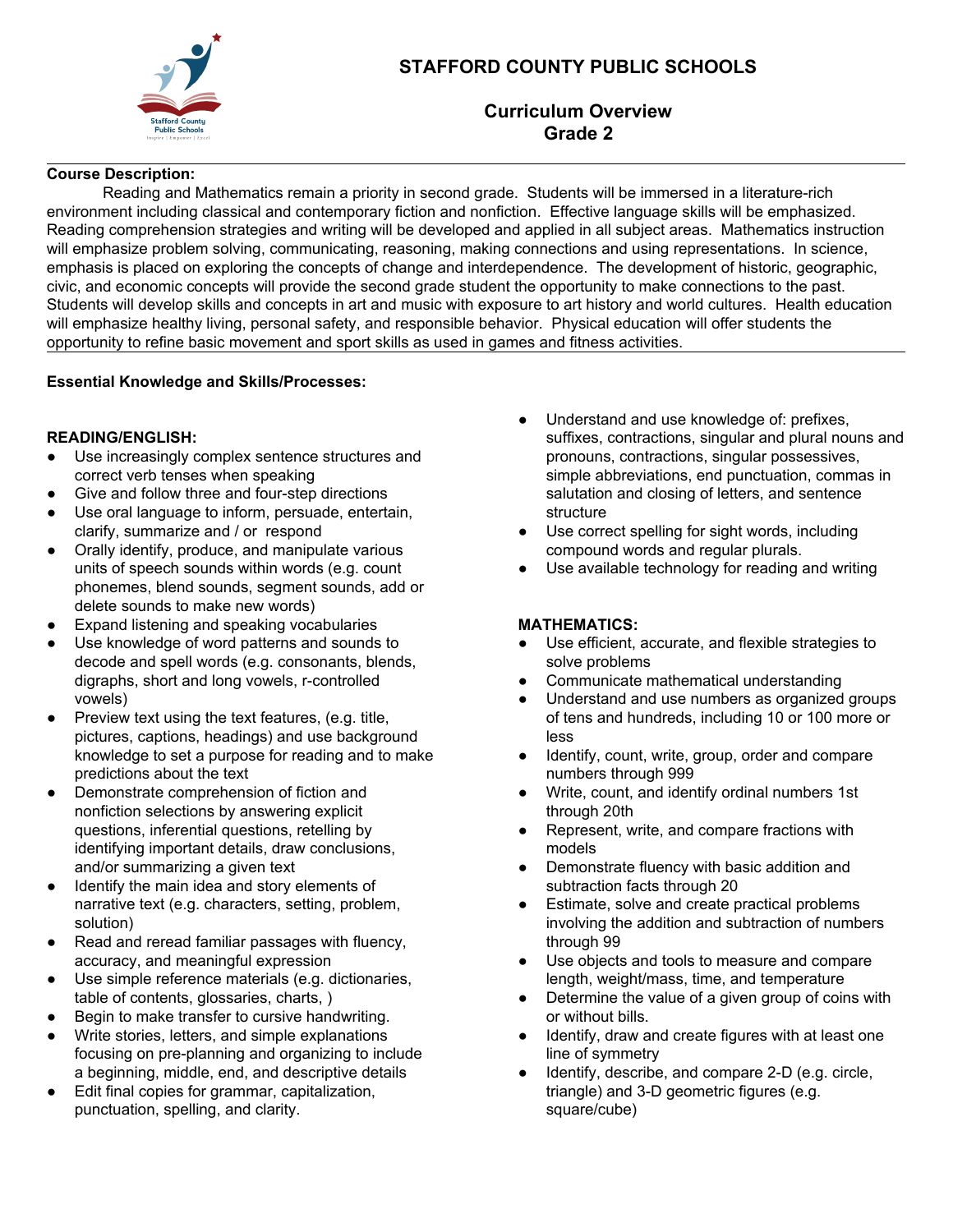- Read, create and interpret pictographs and bar graphs
- Gather and use data to make and adjust predictions
- Identify, describe create, extend,describe and transfer a wide variety of patterns
- Demonstrate an understanding of equality and inequality (= and  $\neq$ )

#### **SCIENCE:**

- Conduct investigations that involve measurements in metric and English units, repeated observations, and conclusions based on observations
- Investigate magnets including poles, attract/repel, magnetic/nonmagnetic, and magnetic nature of the compass
- Investigate the basic properties of states of matter and conversions between states
- Investigate the life cycles of plants and animals.
- Investigate the concept of habitat and the interdependence of living things
- Observe and describe weather patterns.
- Investigate effects of weather and seasons on plants, animals, and the earth's surface
- Investigate the benefits of plants as producers of products for people, uses by animals, and effects on the environment

## **SOCIAL STUDIES:**

Students will develop and use history and social science skills to

- Demonstrate knowledge of United States history by describing important developments and innovations, including those related to communication and transportation
- Compare the lives of three American Indian cultures (Powhatan, Lakota, Pueblo) of the past and present
- Describe the contributions of selected individuals in U.S. history such as Columbus, B. Franklin, Lincoln, G. W. Carver, Hellen Keller, Thurgood Marshall, Rosa Parks, Jackie Robinson, Cesar Chavez, and MLK
- Describe why U.S. citizens celebrate MLK Day, President's Day, Memorial Day, Independence Day, Labor Day,
- Locate the seven continents and five oceans on maps and globes
- Be able to use a map legend and compass rose
- Compare the Powhatan Indians of Virginia to those of the Great Plains and Southwest
- Locate the following on a map: Washington, D.C., Virginia, Virginia's border states, major rivers, mountain ranges and lakes in the United States; seven continents and five oceans
- Explain, describe, or identify in simple terms various economic concepts (e.g., producers, consumers; natural, capital and human resources; money and

barter systems; differences between cash, checks, and credit, and savings, and economic choice)

- Have an understanding of civic responsibilities to include the legislative and judicial process and the government bodies that perform these
- Identify historical contributions of Abraham Lincoln, Susan B. Anthony, Martin Luther King, Jr., Helen Keller, George Washington and Jackie Robinson

## **PHYSICAL EDUCATION AND HEALTH:**

Students in grade two focus on mature patterns, not on traditional games, while participating in a variety of movement experiences to develop fundamental motor skills and patterns. They vary movement patterns and begin to combine skills in educational game, dance, and gymnastic activities. Students progress in skill development and in understanding key elements of fundamental movement skills, including movement concepts, major muscles and bones, health-related fitness concepts, energy balance concepts, and the benefits of physical activity. Students work cooperatively and responsibly in groups and begin to build skills to meet movement challenges. They participate in physical activities at school and identify opportunities to participate in regular physical activity outside of school.

- Demonstrate approaching (at least two critical elements) and mature form (all correct critical elements) of locomotor, non-locomotor, and manipulative skills.
- Identify major musculoskeletal structures and the cardiorespiratory system and explain the importance of spatial awareness while moving.
- Describe the components of fitness and identify physical activities that promote aerobic capacity, muscular strength, endurance, flexibility, and body composition.
- Identify and apply cooperative, respectful, and safe behaviors in physical activity settings.
- Describe the energy intake components of energy balance and physical health and development.

Students in grade two continue to learn about the basic structures and functions of the human body systems. Focusing on preventing illness and disease, the students begin to understand the relationship between health behaviors, choices, and consequences. They learn about food sources, healthy food and beverage choices, the factors that influence health decisions, the harmful effects of drugs, and how to communicate consideration and respect for others.

- Identify the major body systems, healthy food and beverage choices, emotions, and social skills, and explain how each is connected to personal health.
- Describe the harmful effects of medicine, alcohol, and tobacco, to include poor concentration; impaired balance, vision, and memory; shortness of